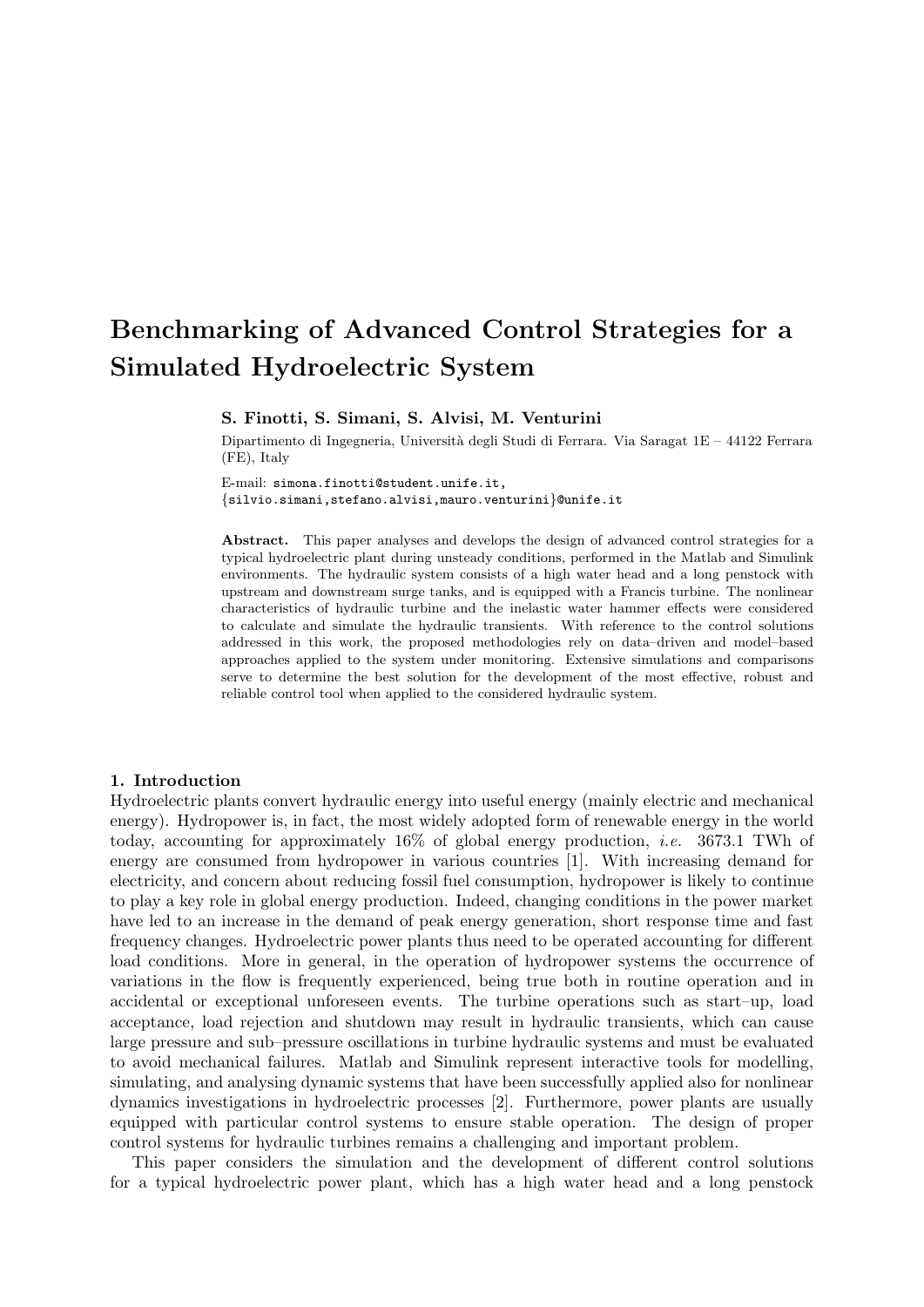with upstream and downstream surge tanks, and is equipped with a Francis turbine [3]. In the proposed control systems, an electric servomotor is used as a governor. The nonlinear characteristics of hydraulic turbine and the inelastic water hammer effect were considered to calculate and simulate hydraulic transients. The hydraulic system is described by a nonlinear model, therefore, most of compensation schemes use conventional controllers like on– off strategies, including standard PID regulators for their relative simplicity. However, these controllers do not always produce fast response and suffer the problem of high overshoot and large settling time. Moreover, the tuning of the conventional controllers can be difficult [2]. To this aim, Artificial Intelligence (AI) has been applied to control designs due to substantial advantages of applicability to nonlinear systems with unknown or partially known dynamics [4].

In the last years, AI based methods, namely, Fuzzy Logic (FL), Adaptive Neuro–Fuzzy Inference System (ANFIS), Artificial Neural Network (ANN) and Model Predictive Controllers (MPC) have been considered [5, 6, 4]. When used for fault diagnosis and fault tolerant control purpose, some of these controllers have advantages compared to conventional ones, as shown by the same authors  $e.q.$  in [7, 8, 9].

Regarding classic compensation strategies applied to hydroelectric systems, several methodologies have been proposed in the literature [10]. They can use optimal control theory [11] or intelligent approaches [12].

The contribution of the paper consists of analysing different control designs already considered by the same authors in [8, 9] but for fault diagnosis and fault tolerant control with application to the simulated hydraulic system described in [7]. Moreover, the simulations and the comparisons with the achieved performances that have been implemented in the Matlab and Simulink environments serve to define the most viable and practical control tool when applied to the considered hydroelectric model. On the other hand, the proposed design tools are fundamental for the assessment, the verification and the validation of the considered control strategies in connection with the most important features of the hydroelectric system.

The paper is organised as follows. The mathematical model of the hydroelectric system is summarised in Section 2. Section 3 analyses the proposed control methods. The achieved results are summarised in Section 4. Comparisons among the different control methods and their performances with respect to measurements and modelling errors are also investigated and discussed. Finally, Section 6 concludes the paper by summarising the main achievements of the work, and providing some suggestions for further research topics.

#### 2. Hydroelectric System

The hydroelectric power plant considered in this work is described in detail in [7]. It consists of a reservoir with water constant level, an upstream water tunnel, an upstream surge tank, a penstock, a downstream surge tank, and a downstream tail water tunnel. Finally, a tail water lake has water constant level.

The expressions (1) and (2) represent the non–dimensional flow rate and water pressure in terms of the corresponding relative deviations:

$$
\frac{Q}{Q_r} = 1 + q \tag{1}
$$

$$
\frac{H}{H_r} = 1 + h \tag{2}
$$

where q is the flow rate relative deviation, h the water pressure relative deviation,  $Q_r$  and  $H_r$  the rated flow rate and the rated water pressure, respectively. With reference to a pressure water supply system, the Newton's second law for a fluid element inside a tube and the conservation mass law for a control volume, which accounts for water compressibility and tube elasticity, can be written. Under the assumption that the penstock is short or medium in length, water and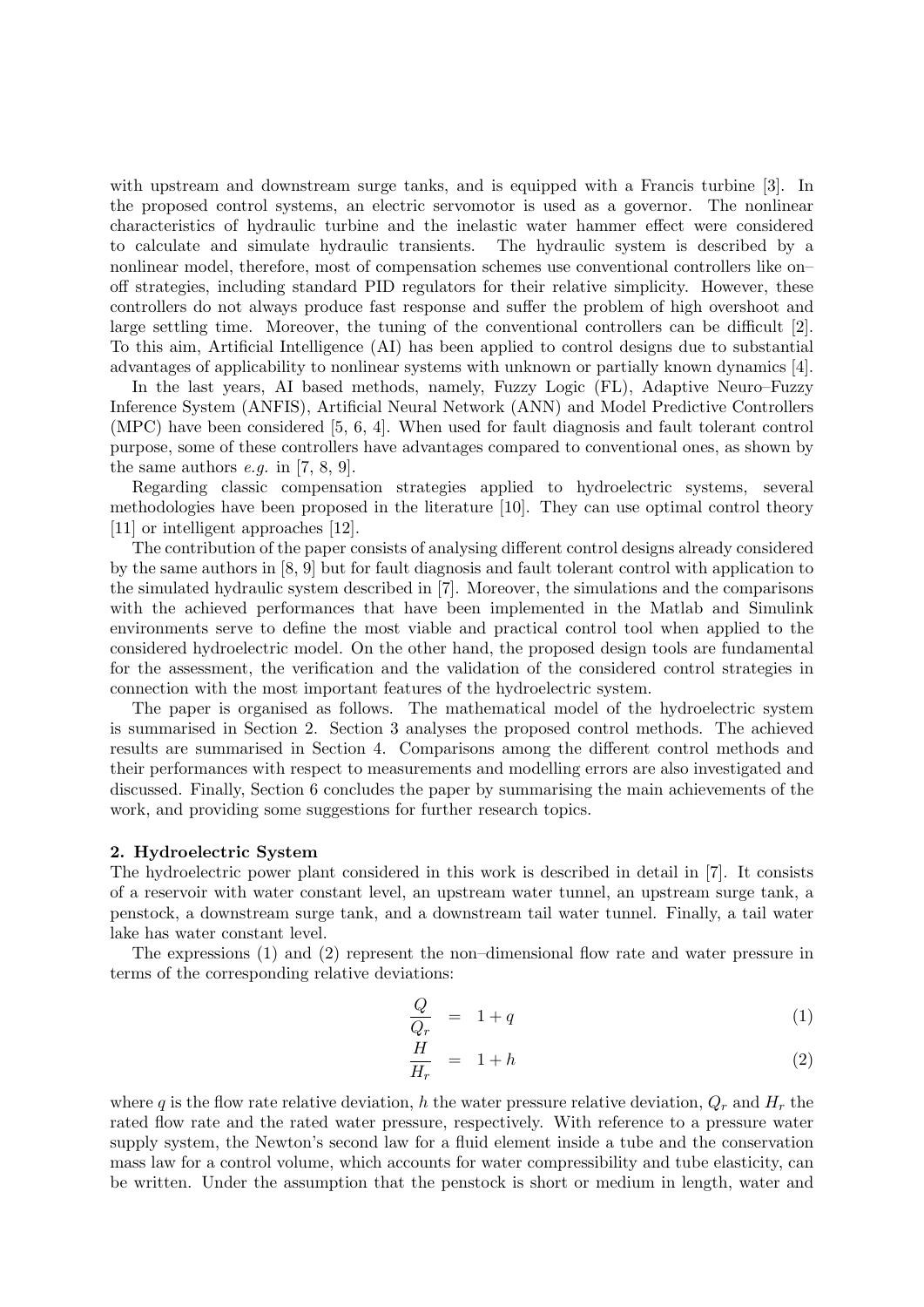pipeline can be considered incompressible and rigid, respectively. Therefore, (3) considers only the inelastic water hammer effect:

$$
\frac{h}{q} = -T_w s - H_f \tag{3}
$$

where s is the derivative operator. Under this assumption, the expression  $(3)$  represents the flow rate deviation and the water pressure deviation transfer functions for a simple penstock, where  $H_f$  is the hydraulic loss and  $T_w$  is the water inertia time:

$$
T_w = \frac{L Q_r}{g A H_r} \tag{4}
$$

depending on the penstock length L, the rated flow rate  $Q_r$ , the gravity acceleration g, the cross–section area A, and the rated water pressure  $H_r$ .

Regarding the Francis turbine described in [7], the second order polynomial curve (5) relates the non–dimensional water flow rate  $Q/Q_r$  to the non–dimensional rotational speed  $n/n_r$ . The non–dimensional parameter G (varying in the range between 0 and  $100\%$ ) represents the turbine wicked gate opening.

$$
\frac{Q}{Q_r} = G \left[ a_1 \left( \frac{n}{n_r} \right)^2 + b_1 \left( \frac{n}{n_r} \right) + c_1 \right] = f_1(n, G) \tag{5}
$$

The non–dimensional turbine torque M in  $(6)$  is a function of the water flow rate Q, the water pressure H, and the rotational speed n. According to the relation  $(5)$ , the turbine torque M is a function of the water flow rate  $Q$ , the rotational speed  $n$  and wicked gate opening  $G$ .

$$
\frac{M}{M_r} = \frac{\frac{Q}{Q_r} \frac{H}{H_r}}{\frac{n}{n_r}} = f_2\left(Q, n, G\right) \tag{6}
$$

Finally, the relations (7) and (8) express all the non–dimensional parameters for the turbine in terms of the corresponding relative deviations.

$$
\frac{n}{n_r} = 1 + x \tag{7}
$$

$$
G = 1 + y \tag{8}
$$

where  $q_t$  represents the turbine flow rate relative deviation,  $h_t$  the turbine water pressure relative deviation,  $x$  the turbine speed relative deviation, and  $y$  the wicket gate servomotor stroke relative deviation. Note that, since G varies in the range  $0\% - -100\%$ , the definition of (8) makes y vary in the range between −1 and 0.

If the generator unit supplies an isolated load, then the dynamic process of the generator unit considering the load characteristic is represented as [7]:

$$
\frac{x}{m_t - m_{g0}} = \frac{1}{T_a s + e_g} \tag{9}
$$

where  $m_{q0}$  is the load torque,  $T_a$  the generator unit mechanical time, and  $e_q$  the load self– regulation factor. The relationship between the control signal  $u$  and the wicket gate servomotor stroke  $y$  is thus expressed by means of a first–order model:

$$
\frac{y}{u} = \frac{1}{T_y s + 1} \tag{10}
$$

where  $T<sub>y</sub>$  is the wicket gate servomotor response time.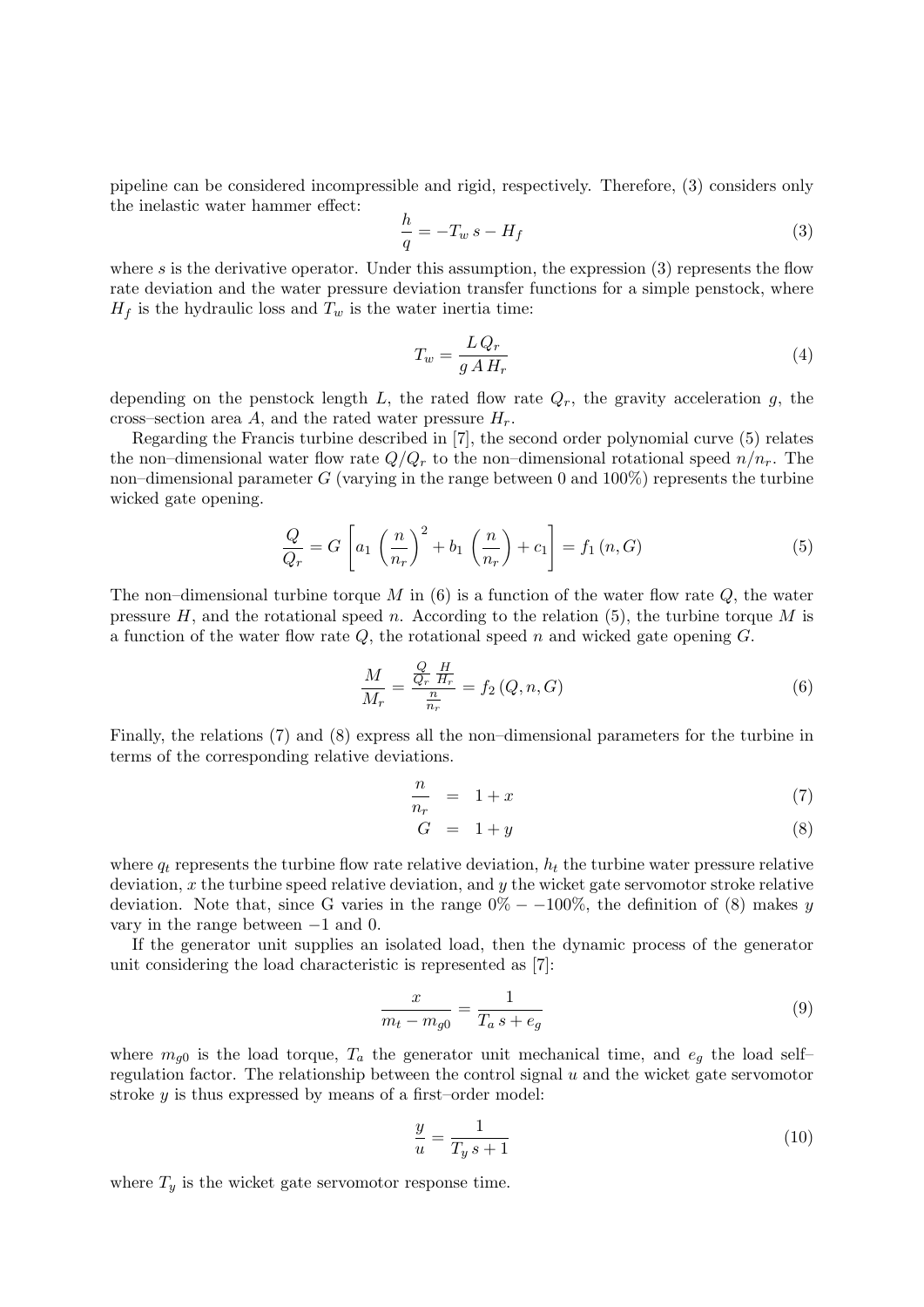## 3. Control Scheme Design

The general description of the dynamic model of the hydroelectric system can be represented by the nonlinear dynamic function  $\mathcal{F}$ :

$$
u(t) = \mathcal{F}\left(x(t)\right) \tag{11}
$$

where  $x$  is the process output,  $u$  represents the control input, and  $t$  is the time. The control strategy applied to the system should determine the control input  $u(t)$  such that the controlled process output  $x(t)$  is able to track a given reference or set–point  $r(t)$ .

It can be shown that a continuous–time linearised state–space description of the hydroelectric system can be described by the model (12):

$$
\begin{cases}\n\dot{x}_s(t) = A_s x_s(t) + B_s u(t) \\
x(t) = C_s x_s(t)\n\end{cases} \tag{12}
$$

where  $x_s \in \mathbb{R}^6$  represents the state–space vector for the hydroelectric model described in Section 2. The matrices  $A_s$ ,  $B_s$  and  $C_s$  of the state–space model have appropriate dimensions. With reference to the model of Eq.  $(12)$ , the monitored output  $x(t)$  represents the turbine speed relative deviation, whilst the control variable is  $u(t)$  that is applied to the servomechanism for actuating the wicket gate servomotor stroke relative deviation  $y$  according to Eq. (10).

This paper recalls different control strategies including the standard PID controller as well as AI techniques, such as fuzzy logic, adaptive, model predictive controllers, which are used for the regulation of the hydroelectric system. These methodologies are briefly outlined in the following subsections.

## 3.1. Standard PID Controller

Standard PID regulators are the most commonly used feedback controllers for industrial processes. The control logic is based on the computation of the error  $e(t)$  between the desired and the measured values of the output, i.e.  $e(t) = r(t) - x(t)$ , which is fed back to the system after proportional, integral and derivative operations. In this way, the continuous–time control law of the PID regulator is described by Eq. (13):

$$
u(t) = K_p e(t) + K_i \int_0^t e(\tau) d\tau + K_d \frac{de(t)}{dt}
$$
 (13)

where  $K_p$ ,  $K_i$ ,  $K_d$  are the PID proportional, integral, and derivative gains. The optimal selection of this gains is performed by using the automatic tuning algorithm in the Simulink environment that balances the performance (response time) and the robustness (stability margins) of the controlled system [13].

The PID automatic tuning Simulink toolbox uses the linearised model (12) of the hydroelectric system.

#### 3.2. Fuzzy Controller

Fuzzy Logic Controllers (FLCs) are extensively used in processes where the system dynamics are either very complex or exhibit highly nonlinear characteristics. The controller design approach relies on the identification of transparent rule–based Takagi–Sugeno (TS) fuzzy models using an Adaptive Neuro–Fuzzy Inference System (ANFIS) tool implemented in the Simulink toolbox. The same authors have already proposed the use of fuzzy regulators for the problem of the fault tolerant control design as shown in [8, 9].

The TS fuzzy model consists of a set of rules  $R_i$ , where the consequents are deterministic functions  $f_i$ :

$$
R_i: IF\,x\,is\,A_i\,THEN\,u_i = f_i(x) \tag{14}
$$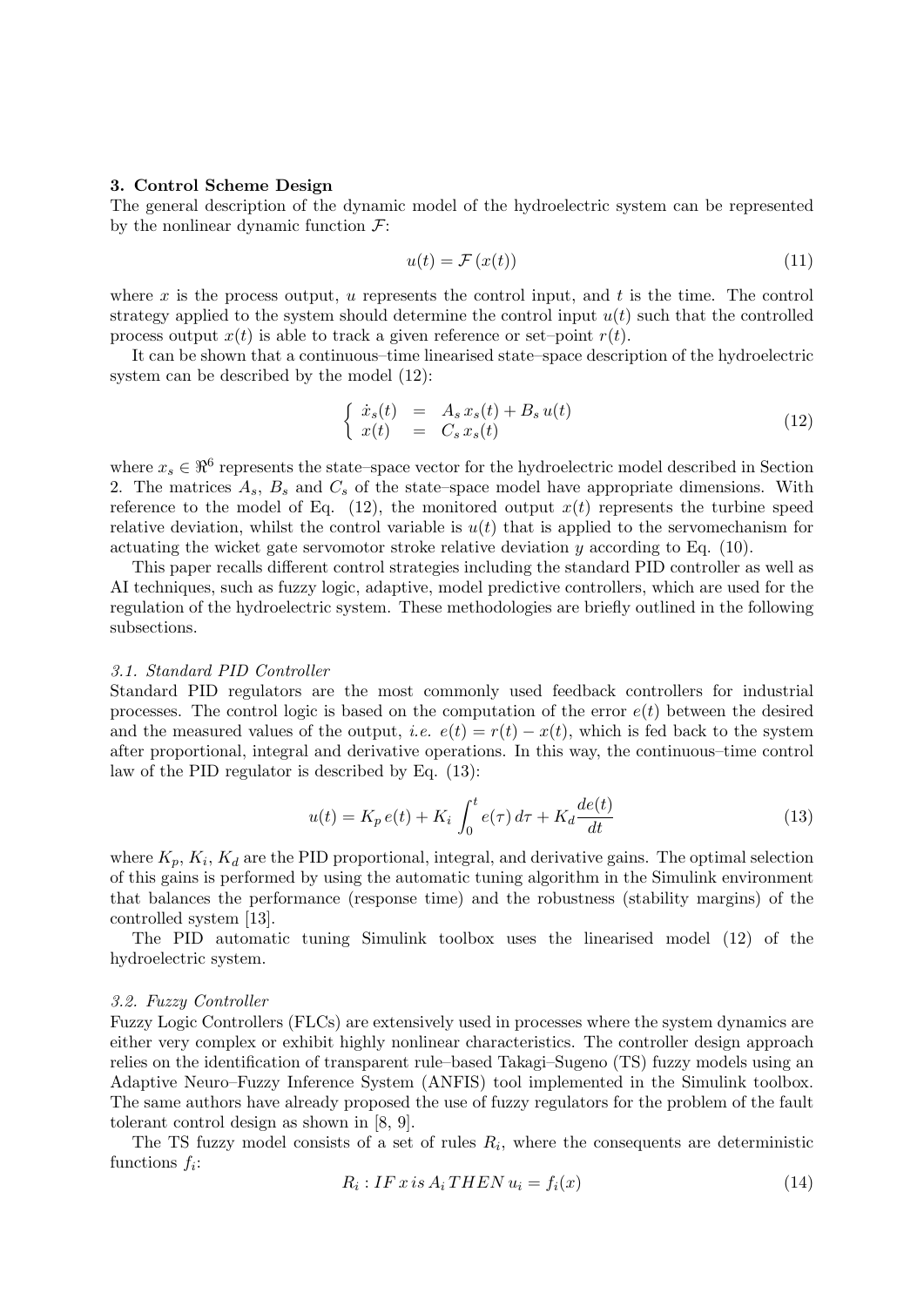with  $i = 1, 2, ..., K$  and K is the number of clusters or rules of the rule–based system, x represents the input vector of the *antecedent* variables, and  $u_i$  describes the *consequent* output.  $A_i$  represents the antecedent fuzzy set of the *i*-th rule, defined by its (multivariable) membership function  $\mu_{A_i}(x) \to [0, 1]$  The function  $f_i$  is represented by suitable parametric models, whose structure remains equal in all rules, whilst the parameters can vary. A parametrisation in affine form is usually exploited, and described by Eq. (15):

$$
u_i = a_i x + b_i \tag{15}
$$

where the vector  $a_i$  and the scalar  $b_i$  are the *i*–th submodel parameters. The vector x contains a suitable number  $n$  of delayed samples of the model inputs and output. In this way, the product  $a_i x$  represents an Auto–Regressive eXogenous (ARX) parametric dynamic model of order n.

The final output  $u$  of the TS fuzzy model is the weighted average of all rule outputs, computed as:

$$
u = \frac{\sum_{i=1}^{K} \mu_{A_i}(x) y_i(x)}{\sum_{i=1}^{K} \mu_{A_i}(x)}
$$
(16)

The modelling approach used by ANFIS is similar to many system identification techniques. First, the TS fuzzy model structure described by the its order  $n$ , the form of the membership functions  $\mu_{A_i}$  and the number of clusters K are hypothesised. Next, the input–output data are used by ANFIS for training the TS model according to a chosen error criterion, thus determining the optimal values of the controller parameters  $a_i$  and  $b_i$  [5].

The paper considers also an alternative approach to ANFIS for the derivation of the controller fuzzy model, which is represented by the Fuzzy Modelling and Identification (FMID) toolbox developed in the Matlab environment [5]. Also in this case, the estimation of the controller prototype relies on the identification of rule–based fuzzy models and using the input–output data acquired from the controlled process. This method exploits Takagi–Sugeno fuzzy models and employs the Gustafson–Kessel clustering method to divide the data into subsets with a common local linear (affine) behaviour [5].

The identified fuzzy controller is thus obtained by selecting an proper model structure  $n$  and a number of clusters K. The FMID toolbox provides the parameters  $a_i$ ,  $b_i$  and the estimation of the membership functions  $\mu_{A_i}$  of the optimal controller minimising the tracking error  $e(t)$ .

Note finally that the fuzzy controller in the form of Eq. (16) is described by a discrete–time input–output model, which is connected to the controlled continuous–time nonlinear system of Eq. (11) using Digital–to–Analog  $(D/A)$  and Analog–to-Digital  $(A/D)$  converters.

#### 3.3. Linear Adaptive Controller

The adaptive control method exploited in this paper is based on the on–line identification of a second order discrete–time transfer function of an ARX time–varying model in the form:

$$
G(z) = \frac{b_1 z^{-1} + b_2 z^{-2}}{1 + a_1 z^{-1} + a_2 z^{-2}}
$$
\n(17)

whose parameters are recursively estimated at each sampling time  $t_k = kT$ , with  $k =$  $1, 2, \ldots, N, N$  the number of samples, and T the sampling interval. z represents the unit advance operator. The parameters in (17) are estimated using the Recursive Least–Square Method (RLSM) with directional forgetting factor [13]. The same authors have proposed similar approaches but for fault tolerant control applications, as shown in [8].

The synthesis of the adaptive control law is derived using a modified Ziegler–Nichols criterion, in the form of Eq. (18):

$$
u_k = q_0 e_k + q_1 e_{k-1} + q_2 e_{k-2} + (1 - \gamma) u_{k-1} + \gamma u_{k-2}
$$
\n
$$
(18)
$$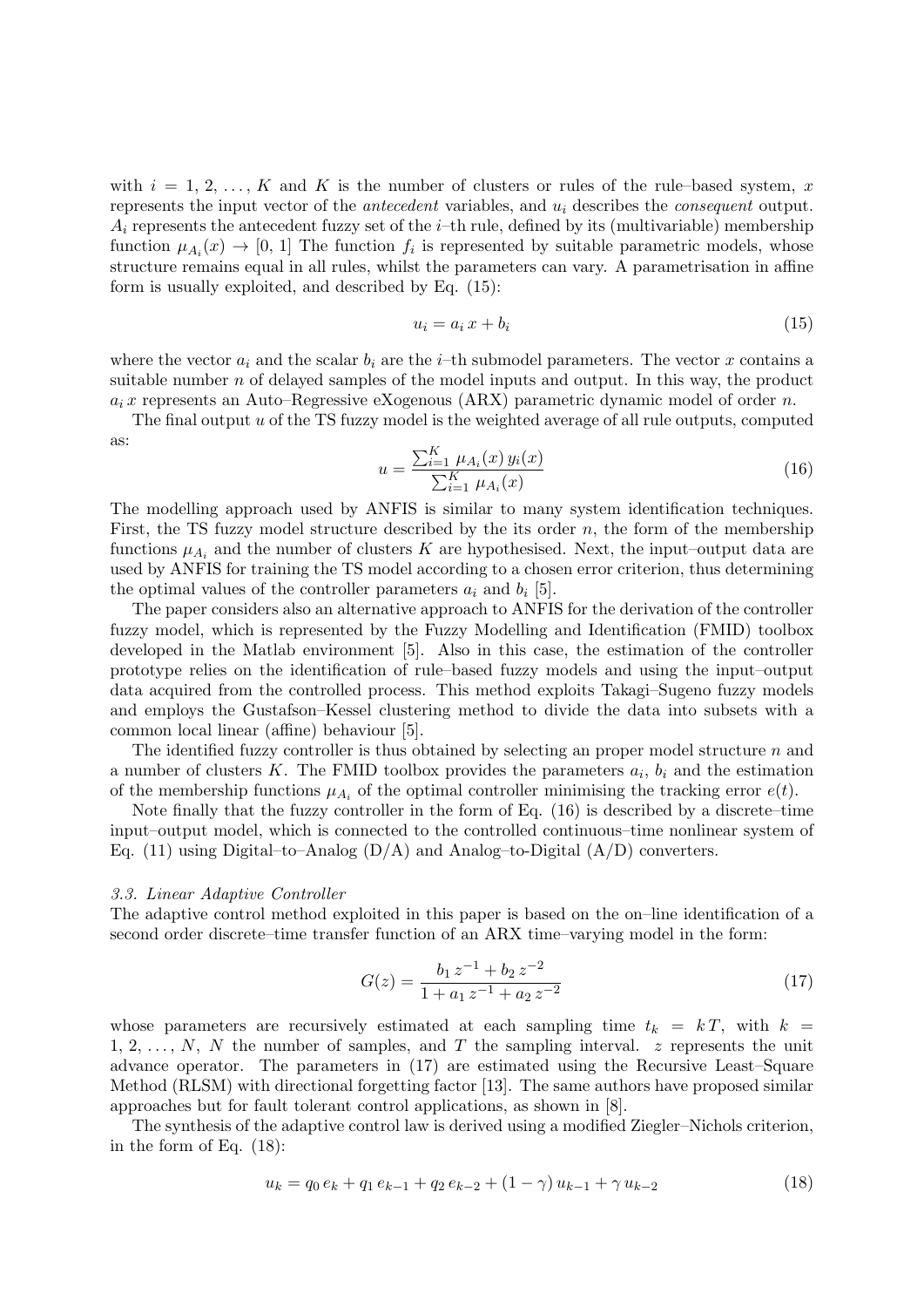where  $e_k$  is the tracking error  $e(t)$  at the sampling time  $t_k$ ,  $u_k$  the control signal  $u(t)$  at the sampling time  $t_k$ , whilst  $q_0$ ,  $q_1$ ,  $q_2$ , and  $\gamma$  are the time–varying controller parameters, which are calculated by solving a Diophantine equation that leads to the following relations [13]:

$$
q_0 = \frac{1}{b_1} \left( d_1 + 1 - a_1 - \gamma \right), \ \gamma = q_2 \frac{b_2}{a_2}
$$
  
\n
$$
q_1 = \frac{a_2}{b_2} - q_2 \left( \frac{b_1}{b_2} - \frac{a_1}{a_2} + 1 \right), \ q_2 = \frac{s_1}{r_1}
$$
\n(19)

where  $r_1 = (b_1 + b_2) (a_1 b_2 b_1 - a_2 b_1^2 - b_2^2)$  and  $s_1 = a_2 ((b_1 + b_2) (a_1 b_2 - a_2 b_1) + b_2 (b_1 d_2 - b_2 d_1 - b_2)).$ It is assumed that the final closed loop model has a behaviour similar to a second–order continuous time system with characteristic polynomial  $s^2 + 2 \delta \omega s + \omega^2$ , where  $\delta$  and  $\omega$ represent its damping factor and natural frequency, respectively. In this case, if  $\delta \leq 1$ , represent its damping ractor and natural frequency<br>  $d_1 = -2 e^{-\delta \omega T} \cos \left( \omega T \sqrt{1 - \delta^2} \right)$  and  $d_2 = e^{-2 \delta \omega T}$ .

Both the on–line identification procedure and the adaptive controller parameter computation are implemented in the self–tuning controller Simulink library [13]. In this way, the sampled output  $y_k$  of the time–varying ARX model (17) should follow the sampled reference signal  $r_k$ when regulated by the control law (18).

Note finally that, also in this case, the adaptive controller (18) is connected to the continuous– time nonlinear system  $(11)$  using the D/A and A/D converters.

#### 3.4. Model Predictive Control

Model Predictive Control (MPC) relies on dynamic models of the process, most often linear models obtained by system identification or linearisation of a nonlinear plant. The main advantage of MPC is the fact that it allows the current sampling time to be optimised, while keeping future sampling times in account. This is achieved by optimising a finite time–horizon, but only implementing the current sampling time. MPC has the ability to anticipate future events and can take control actions accordingly. PID controllers do not have this predictive ability. MPC is nearly universally implemented as a digital control.

MPC is based on iterative, finite–horizon optimisation of the plant model. At the sample  $k$  $(k = 1, 2, \ldots, N)$  the current plant output is sampled and a cost minimising control strategy is computed (via a numerical minimisation algorithm) for a relatively short time horizon in the future:  $[k, k + N_p]$ . Specifically, an online calculation is used to explore state trajectories that emanate from the current state and find (via the solution of Euler–Lagrange equations) a cost–minimising control strategy until time  $k + N_p$ . Only the first step of the control strategy is implemented, then the plant state is sampled again and the calculations are repeated starting from the new current state, yielding a new control and new predicted state path. The prediction horizon keeps being shifted forward and for this reason MPC is also called receding horizon control. The same authors have recently proposed a similar approach, but for the fault tolerant control problem, as shown in [14].

An example of a cost function  $J$  for optimisation is given by:

$$
J = \sum_{k}^{k+N_p} w_{x_k} (r_k - x_k)^2 + \sum_{k}^{k+N_c} w_{u_k} \Delta u_k^2
$$
 (20)

where  $w_{x_k}$  the weighting coefficient reflecting the relative importance of the monitored output  $x_k$ , and  $w_{u_k}$  the weighting coefficient penalising relative big changes in  $u_k$ , with  $\Delta u_k = u_k - u_{k-1}$ .  $N_p$  represents the prediction horizon, whilst  $N_c$  the control horizon.

Note finally that the discrete–time MPC design is performed by using the MPC toolbox in the Simulink environment, which computes a linearisation of the hydroelectric nonlinear model (12). The discrete–time MPC is thus connected to the continuous–time nonlinear system of Eq.  $(11)$  using the D/A and the A/D converters. The MPC Simulink toolbox uses the linearised model (12) of the hydroelectric system.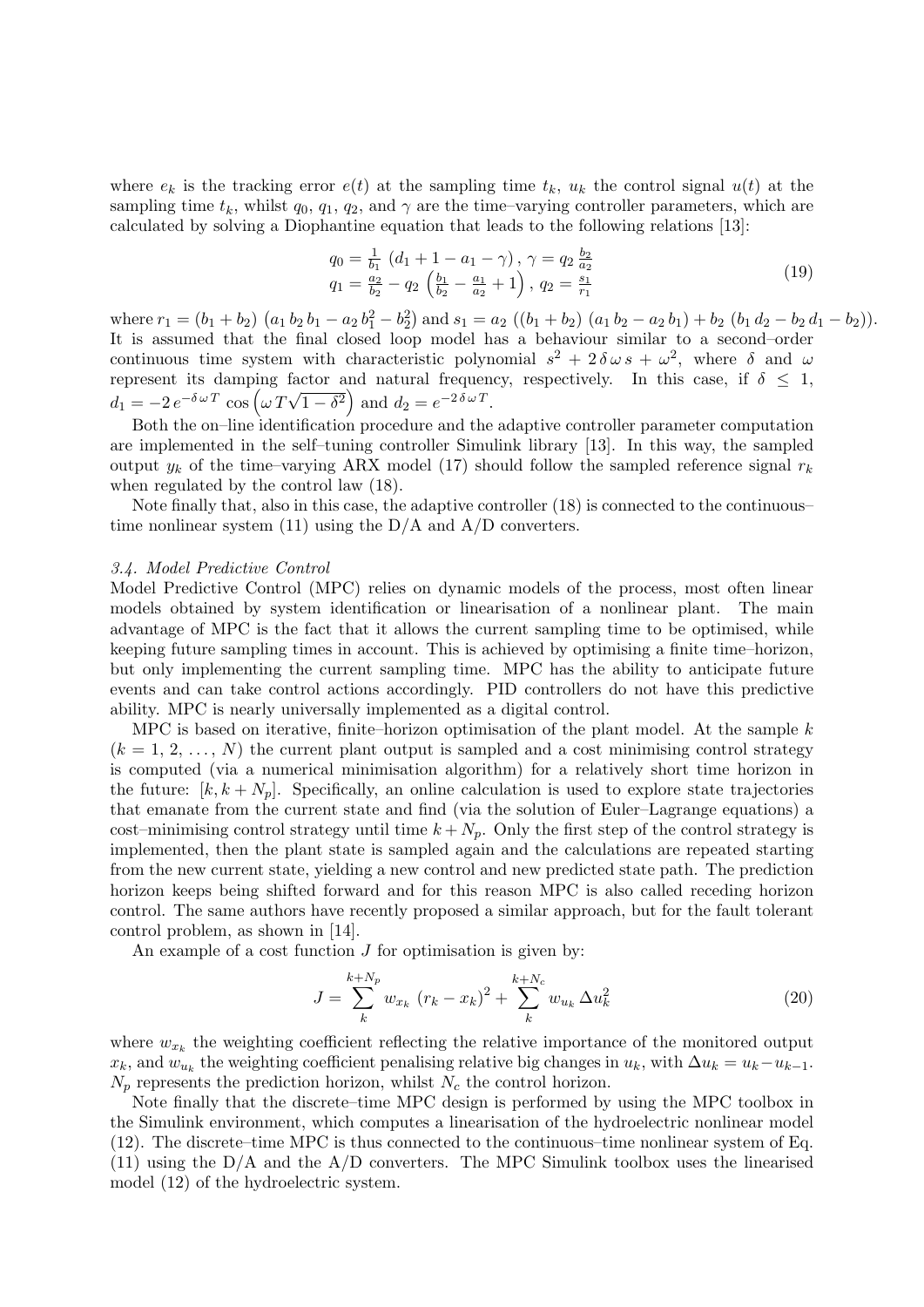# 4. Results

This study exploits the 4 different control methods described in the previous subsections to regulate the output of the hydroelectric nonlinear system. The simulations are performed in the Simulink environment and the toolboxes described above. The achieved results are compared in terms of settling time  $T_s$ , maximum overshoot  $S\%$  and the percent Normalised Sum of Squared Errors (NSSE), defined as:

$$
NSSE\% = 100 \sqrt{\frac{\sum_{k=1}^{N} (r_k - x_k)^2}{\sum_{k=1}^{N} r_k^2}}
$$
(21)

where  $r_k$  and  $x_k$  represent the samples of the continuous–time signals  $r(t)$  and  $x(t)$ , respectively. The simulation model with two surge tanks and a Francis turbine described in Section 2 allows the simulation of the behavoir of a hydroelectric power plant in the presence of large hydraulic transients after full load rejection  $m_{q0}$ . Usually, the most severe hydraulic transients will happen after full load rejection. Therefore, all of these simulations are performed on full load rejection operating conditions.

The standard control strategy for hydroelectric systems can use a classic PID regulator, whose complete structure has been recalled in Section 3.1. The optimal proportional and integral gains are determined using the automatic PID tuning procedure and settled to  $K_p = 0.6567$ ,  $K_i = 0.4468$ ,  $K_d = 1.6567$ . This issue was already addressed by the same authors in [7]. The turbine speed governor plays a very important role in hydraulic transients caused by load changes. As already remarked, the classic PID controller proposed earlier in [2] required an optimal tuning of its gains, and in this way only the dynamic performance of the generator unit can be improved. Moreover, in order to get the best dynamic performance, it is necessary to set different optimal PID gains on different operating conditions for turbine speed governor.

The controller capabilities have been assessed in simulation by considering different load torque  $m_{q0}$  values, which represent the turbine start–up and shutdown conditions. In particular, the start–up phase is assumed to last 300 s (due to the large size of the considered Francis turbine), while the shutdown maneuver takes just 30 s, to simulate an unplanned emergency shutdown.

#### 4.1. PID Controller Results

As an example, the results summarised in Fig. 1 show that the PID governor of Eq. (13), whose parameters were optimised according to the PID autotuning Simulink toolbox, is able to keep the relative deviation of the rotational speed null  $(r(t) = 0, i.e.$  the rotational speed constant) in steady–state conditions. Its performances are better than the standard PID regulator designed in [2].

In the following, the suggested PID controller, with automatic tuning, together with the classic PID governor, have been implemented and compared in the Matlab and Simulink environments. Regarding the standard PID governor parameters in Eq. (13), they were selected as  $K_p = 1.0$ ,  $K_i = 0.2$ ,  $K_d = 1.0$ , as described in [2]. On the other hand, the PID governor with automatic tuning will be used as reference controller and compared to the remaining control strategies proposed in this work.

Fig. 1 shows the turbine speed relative deviations x when the load torque  $m_{q0}$  changes in start–up and shutdown conditions. The hydroelectric system output is controlled by the continuous–time PID regulator, as shown in Fig. 1.

Table 1 summarises the achieved results in terms of  $NSSE\%$ , the per–cent undershoot  $s\%$ , overshoot  $S\%$  and the settling time  $T_s$  for different values of the load torque  $m_{q0}$ . According to these simulation results, good properties of the proposed autotuning PID controller are highlighted, and they are better than the PID governor [2]. In fact, the autotuning design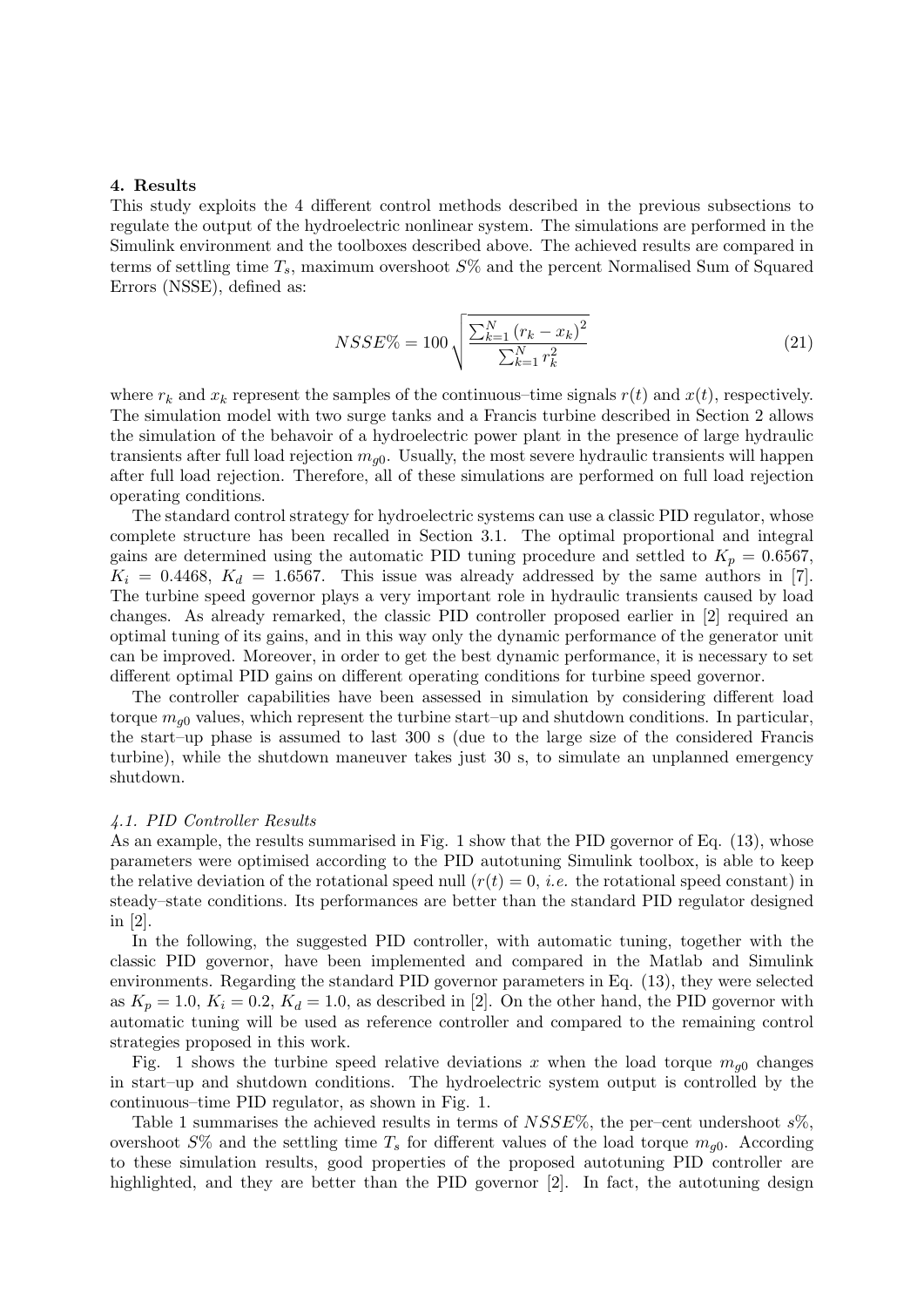

Figure 1. (a) block diagram of the hydroelectric system compensated by the PID regulator with automatic tuning and (b) controlled output.

is able to limit the effect of high–gains for the proportional and the integral contributions of the PID control. Some further comments can be drawn in general regarding the capability of these autotuning solutions. The NSSE values are considerably lower in case of significant transient maneuvers *(i.e.* start–up and shutdown). On the other hand, though always lower, the settling time  $T_s$  is not significantly decreased and remains comparable to that obtainable by means of the PID [2]. This is probably due to the inherent dynamics of the simulated hydraulic systems. Similarly, the per–cent  $s\%$  and  $S\%$  are decreased in all cases by using the autotuning PID controller, and this effect is mainly highlighted when considering the most severe transients  $(i.e.$ start–up and shutdown).

Note that standard industrial controllers, such the PID recalled in Section 3.1, are quite simple and have the benefit of quite straightforward implementation. However, when applied to the control of hydroelectric systems, the control laws cannot be very efficient. Therefore, the use of more advanced controller solutions can be motivated.

## 4.2. Fuzzy Controller Results

With reference to the strategies described in Section 3.2, fuzzy identification is used to derive the models of the controllers by exploiting the so–called model reference control approach [15]. For this purpose, the PID regulator of Fig. 1 represents the reference controller for the generation of the data used by the identification strategy proposed described in Section 3.2. In this way, the fuzzy controller parameters are identified such that the performances in terms of tracking error  $e(t)$  are optimised.

In particular, with reference to the TS fuzzy controller derived with the ANFIS tool, a sampling interval  $T = 0.1s$  is exploited. Moreover, the fuzzy controller (16) uses a number  $K = 3$  of Gaussian membership functions, with a number of delayed inputs and output  $n = 1$ . The antecedent vector is thus  $x = [e_k, e_{k-1}, u_{k-1}]$ . The achieved performances of the controller obtained with the ANFIS tool are shown in Fig. 2.

Using the same data from the PID reference regulator, a second fuzzy controller (16) has been estimated using the FMID tool, with a number of clusters  $K = 3$ , a number of delays  $n = 2$ , and the antecedent vector  $x = [u_{k-1}, u_{k-2}, r_k, r_{k-1}, y_k, y_{k-1}]$ . The FMID tool also provides the optimal estimate of the shapes of the membership functions  $\mu_{A_i}$ . The implementation scheme and the achieved results are represented and compared in Fig. 2.

Fig. 2 highlights that both the fuzzy regulators perform better than the PID controller with autotuning. Also in this case, the settling times  $T_s$ , the maximum overshoot  $S\%$ , and the NSSE% values are reported in Tab. 1, which are computed for the different fuzzy controllers. The simulation results also highlight better properties of the proposed the FMID controller with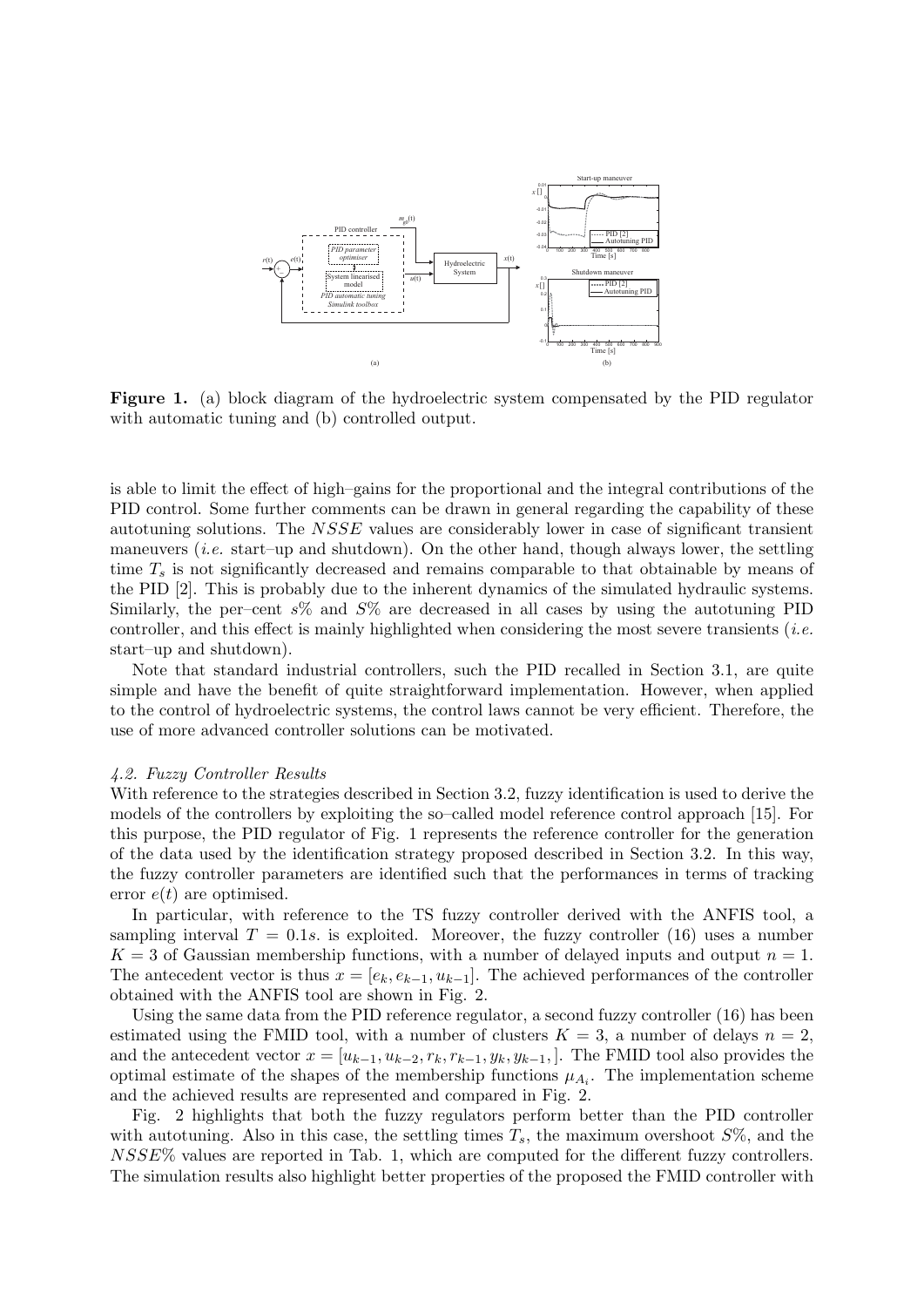

Figure 2. (a) block diagram of the hydroelectric system compensated by the fuzzy regulators and (b) controlled output.

respect to the ANFIS one, which are motivated by the better capability and flexibility of the FMID tool [5].

# 4.3. Adaptive Controller Results

On the other hand, by considering the on–line procedure recalled in Section 3.3, Fig. 3 shows the tracking capabilities of the adaptive controller (18). Its time–varying parameters have been obtained via the relations (19) with the damping factor and the natural frequency  $\delta = \omega = 1$ . The adaptive controller implementation using the Self Tuning controller Simulink Library (STCSL) and the achieved results are reported Fig. 3.



Figure 3. (a) block diagram of the hydroelectric system compensated by the adaptive regulator and (b) controlled output.

Table 1 summarises the achieved results of the adaptive controller in terms of NSSE%, the per–cent undershoot  $s\%$ , overshoot  $S\%$  and the settling time  $T_s$  for different values of the load torque  $m_{q0}$ . According to these simulation results, good properties of the proposed adaptive controller are highlighted, and they are better than the autotuning PID governor.

## 4.4. MPC Results

Finally, with reference to the MPC strategy recalled in Section 3.4, the reference and the monitored output signals are depicted in Fig. 4 with its implementation.

The results shown in Fig. 4 have been achieved by using a prediction horizon  $N_p = 10$  and a control horizon  $N_c = 2$ . The weighting parameters have been settled to  $w_{y_k} = 0.1$  and  $w_{u_k} = 1$ ,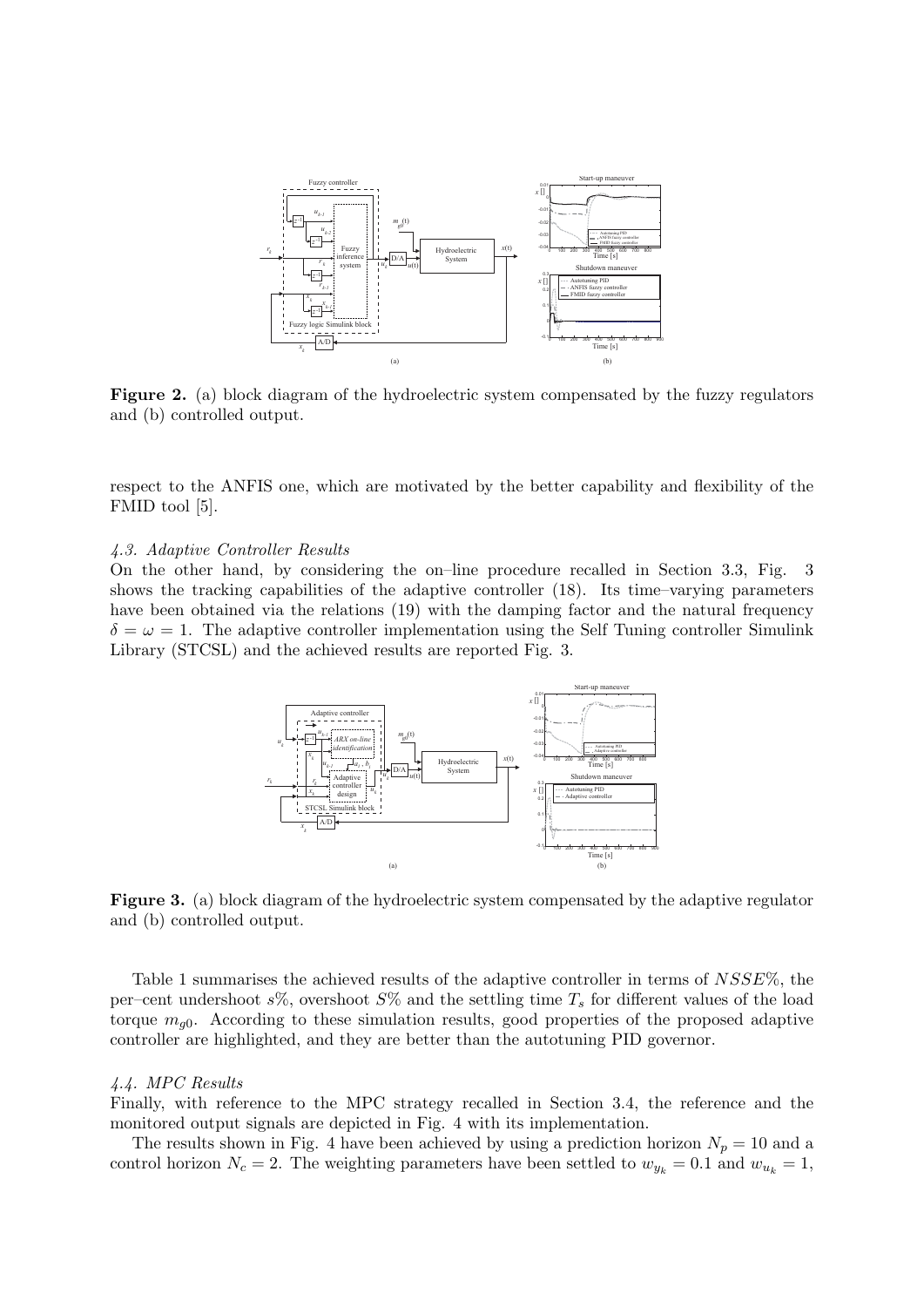

Figure 4. (a) block diagram of the hydroelectric system compensated by the MPC law and (b) controlled output.

in order to reduce abrupt changes of the control input. Finally, the MPC strategy performance is summarised in Table 1.

4.5. Quantitative Comparison of the Advanced Control Strategies

In order to provide a comparison of the performances obtained by the considered control solutions, Table 1 summarises the achieved results for different values of the load torque.

| Controller Type     | $m_{q0}$ | $NSSE\%$ | $T_s$   | $s\%$    | $S\%$    |
|---------------------|----------|----------|---------|----------|----------|
| PID [2]             | $+100\%$ | 1.86%    | 725.59s | 3.15%    | $0.32\%$ |
|                     | $-100%$  | 3.34%    | 76.05s  | 5.66%    | 20.73%   |
| Autotuning PID      | $+100\%$ | $0.62\%$ | 701.36s | $0.96\%$ | 0.12%    |
|                     | $-100%$  | 1.38%    | 54.08s  | 1.19%    | 5.76%    |
| <b>Fuzzy ANFIS</b>  | $+100\%$ | 0.21%    | 525.59s | 3.15%    | $0.32\%$ |
|                     | $-100%$  | $0.18\%$ | 76.05s  | 5.66%    | 20.73%   |
| <b>Fuzzy FMID</b>   | $+100\%$ | 0.17%    | 501.36s | $0.96\%$ | 0.12%    |
|                     | $-100%$  | 0.12%    | 54.08s  | 1.19%    | 5.76%    |
| Adaptive controller | $+100\%$ | $0.32\%$ | 601.36s | 0.76%    | $0.09\%$ |
|                     | $-100%$  | $0.78\%$ | 22.08s  | $0.58\%$ | 2.31\%   |
| MPC scheme          | $+100\%$ | $0.29\%$ | 581.23s | 0.64%    | $0.08\%$ |
|                     | $-100%$  | $0.67\%$ | 19.98s  | 0.49%    | 1.99%    |

**Table 1.** NSSE%,  $T_s$ , s%, and S% for the considered control solutions.

Note that the MPC regulator leads to the best values of settling time and maximum overshoot, as its parameters are automatically tuned in the Simulink environment in order to optimise the MPC cost function of Eq. (20), as recalled in Section 3.4.

# 5. Parameter Sensitivity Analysis

This section analyses the robustness features of the proposed controllers with respect to parameter variations. This analysis exploits the Monte–Carlo tool, as the control performance depends on the model–reality mismatch as well as on the input–output measurement errors. Therefore, the analysis has been performed by describing the hydroelectric model parameters as Gaussian stochastic processes with mean values corresponding to the nominal ones and standard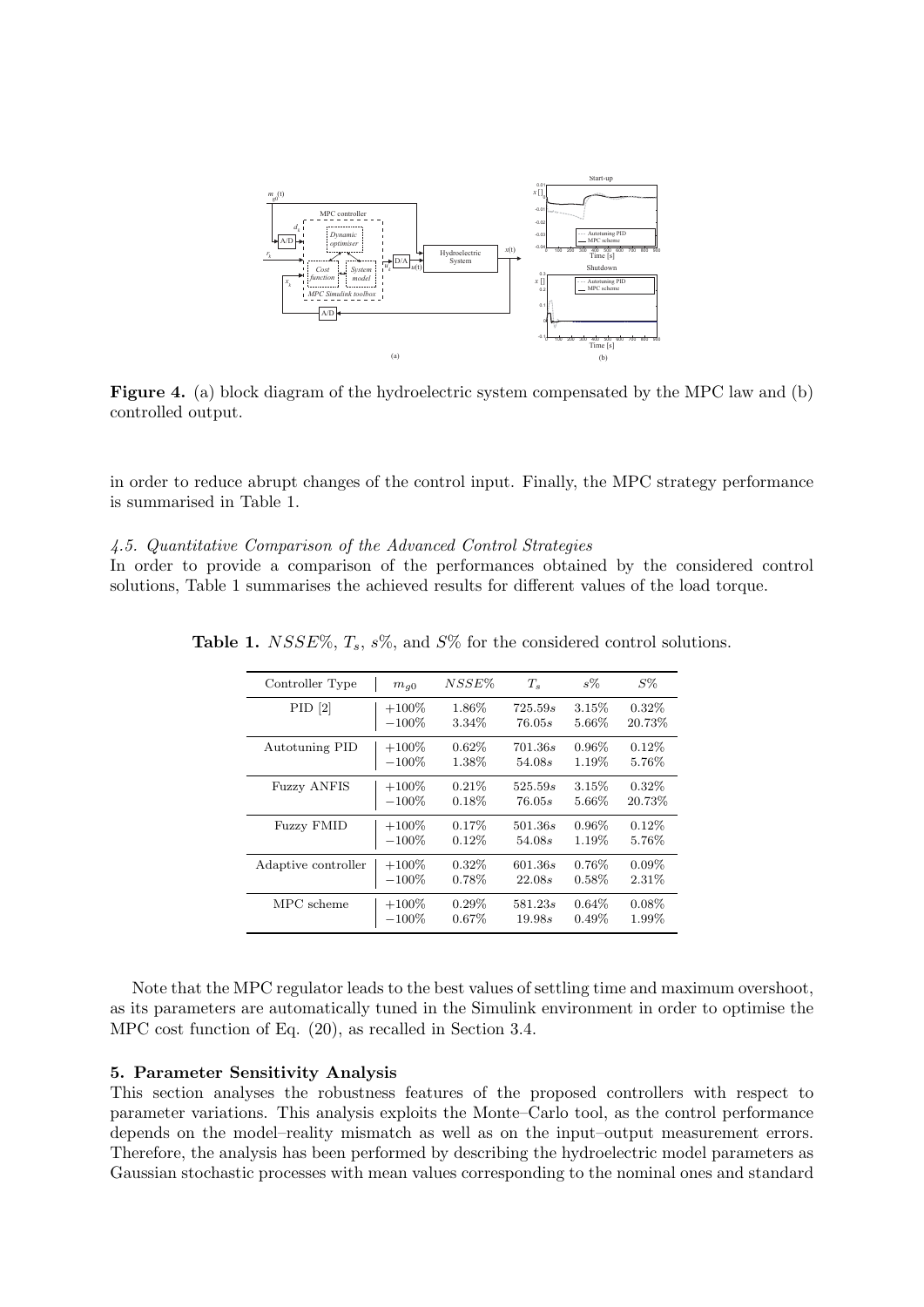deviations of  $\pm 20\%$ . The average NSSE% index values have been computed with 100 Monte– Carlo runs, and summarised in Table 2.

| Controller type     | Torque value $m_{q0}$ | Average NSSE% |
|---------------------|-----------------------|---------------|
| PID [2]             | $+100\%$              | 5.67%         |
|                     | $-100\%$              | 20.67%        |
| Autotuning PID      | $+100\%$              | 1.35%         |
|                     | $-100\%$              | 10.59%        |
| <b>Fuzzy ANFIS</b>  | $+100\%$              | $1.22\%$      |
|                     | $-100\%$              | $0.96\%$      |
| <b>Fuzzy FMID</b>   | $+100\%$              | $1.01\%$      |
|                     | $-100\%$              | 0.41%         |
| Adaptive controller | $+100\%$              | 1.18%         |
|                     | $-100\%$              | 3.96%         |
| MPC scheme          | $+100\%$              | $0.19\%$      |
|                     | $-100\%$              | $0.22\%$      |

Table 2. Monte–Carlo analysis for the designed controllers: NSSE% average values with parameter variations.

It is worth noting that, with reference to the values summarised in Table 2 achieved via the Monte–Carlo analysis, they can serve to compare the overall behaviour of the considered controllers in transient conditions with respect to the standard PID solution. Moreover, the values in Table 2 suggest that when the modelling of the dynamic system can be taken into account, the MPC scheme is preferred, even if an optimisation procedure is required. However, in the case of a system with modelling errors, after a certain amount of off–line learning, the fuzzy–based estimation error can fall below the value of the MPC–based scheme, as shown for the controller estimated via the FMID tool. On the other hand, the FMID controller achieves the best control capabilities. The adaptive approach takes advantage of its improved features, as it is able to track possible variations of the controlled system, but with quite complicated and not straightforward design procedures. The fuzzy–based schemes rely on the learning accumulated from off–line simulations, but the training stage can be computationally heavy. Regarding the standard PID control strategy, it is rather simple and straightforward, even if the achievable performances are quite limited. Similar results, but with application to different dynamic processes, were addressed by the same authors in [16, 17].

## 6. Conclusion

This paper addressed the design of advanced control strategies for a hydroelectric power plant modelled in the Matlab and Simulink environments. The hydraulic system consisted of a high water head and a penstock with upstream and downstream surge tanks and a Francis turbine. The nonlinear characteristics of hydraulic model were considered to simulate the hydraulic transients and to evaluate the behaviour of the proposed hydraulic turbine regulating systems. The suggested control methodologies were designed using data–driven and model–based approaches applied to the system under monitoring. Extensive simulations showed that the model predictive control scheme has to be preferred when the modelling of the dynamic system can be taken into account. However, in case of modelling errors, artificial intelligence schemes can rely on the learning accumulated from off–line simulations, but the training stage can be computationally heavy. On the other hand, adaptive approaches can track variations of the controlled system, but with complex design procedures. Finally, standard PID control solutions are rather simple and straightforward, but the achievable performances are quite limited.